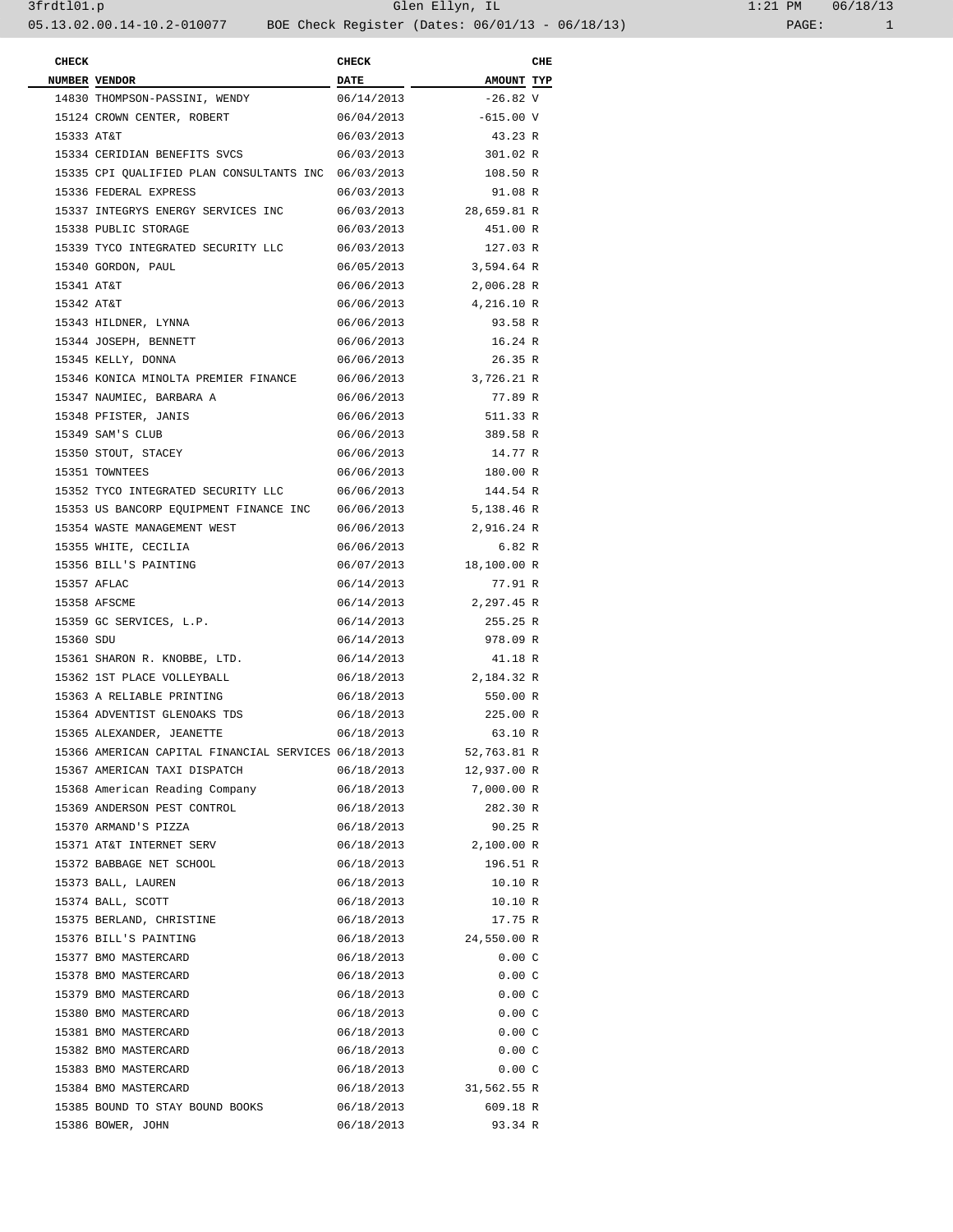| <b>CHECK</b> |                                                      | <b>CHECK</b> |                         | CHE |
|--------------|------------------------------------------------------|--------------|-------------------------|-----|
|              | NUMBER VENDOR                                        | <b>DATE</b>  | AMOUNT TYP              |     |
|              | 15387 BOWNET                                         | 06/18/2013   | 560.00 R                |     |
|              | 15388 BRAY, DEBORAH                                  | 06/18/2013   | 385.21 R                |     |
|              | 15389 BRITTON, HEATHER                               | 06/18/2013   | 832.50 R                |     |
|              | 15390 BURKE, LISA                                    | 06/18/2013   | 22.90 R                 |     |
|              | 15391 CARE OF TREES                                  | 06/18/2013   | 440.00 R                |     |
|              | 15392 CARLSON GLASS INC                              | 06/18/2013   | 125.50 R                |     |
|              | 15393 CHAVEZ DE BATTY, OTILIA                        | 06/18/2013   | 14.95 R                 |     |
|              | 15394 CHICAGO EDUCATION PROJECT                      | 06/18/2013   | 1,458.04 R              |     |
|              | 15395 CHICAGO OFFICE TECHNOLOGY GROUP                | 06/18/2013   | 2,452.00 R              |     |
|              | 15396 CHMELIK, JEANNE                                | 06/18/2013   | 427.44 R                |     |
|              | 15397 CHOLDIN, MARY TAX                              | 06/18/2013   | 1,785.00 R              |     |
|              | 15398 CLARE WOODS ACADEMY                            | 06/18/2013   | 5,915.80 R              |     |
|              | 15399 COMERICA LEASING CORP                          | 06/18/2013   | 99,995.24 R             |     |
|              | 15400 COMM CONSL SCHL DIST #93                       | 06/18/2013   | 30,429.33 R             |     |
|              | 15401 CONNECTIVE LEARNING, LLC                       | 06/18/2013   | 5,500.00 R              |     |
|              | 15402 CONSORTIUM FOR EDUCTL CHANGE                   | 06/18/2013   | 6,405.00 S              |     |
|              | 15403 CONSORTIUM FOR EDUCTL CHANGE                   | 06/18/2013   | $6,405.00$ S            |     |
|              | 15404 CORDOGAN'S PIANOLAND                           | 06/18/2013   | 2,699.00 R              |     |
|              | 15405 CORRECT ELECTRIC                               | 06/18/2013   | 690.00 R                |     |
|              |                                                      | 06/18/2013   |                         |     |
|              | 15406 COUNTRYSIDE WELDING INC                        |              | 270.00 R                |     |
|              | 15407 COX, JENNIFER                                  | 06/18/2013   | 29.55 R                 |     |
|              | 15408 COZZI, MELINDA                                 | 06/18/2013   | 16.30 R                 |     |
|              | 15409 CRANE, BETTY                                   | 06/18/2013   | 33.75 R                 |     |
|              | 15410 CROWTHER ROOF& SHEET METAL                     | 06/18/2013   | 1,430.00 R              |     |
|              | 15411 CULLIGAN WATER CONDITIONING                    | 06/18/2013   | 110.00 R                |     |
|              | 15412 DAILY HERALD                                   | 06/18/2013   | 30.00 R                 |     |
|              | 15413 DEMCO                                          | 06/18/2013   | 1,574.58 R              |     |
|              | 15414 DEVELOPMENTAL STUDIES CENTER                   | 06/18/2013   | 2,770.20 R              |     |
|              | 15415 DIST #15, MARQUARDT SCL                        | 06/18/2013   | 115.57 R                |     |
|              | 15416 DIVERSIFIED OFFICE CLEANING SERV IN 06/18/2013 |              | 3,302.00 R              |     |
|              | 15417 DUPAGE ROE                                     | 06/18/2013   | 1,100.00 R              |     |
|              | 15418 DUPAGE SECURITY SOLUTIONS INC                  | 06/18/2013   | 460.70 R                |     |
| 15419 EAI    |                                                      | 06/18/2013   | 2,746.13 R              |     |
|              | 15420 ELIM CHRISTIAN SERVICES                        | 06/18/2013   | 7,765.47 R              |     |
|              | 15421 ENRIGHT, PAMELA                                | 06/18/2013   | 70.75 R                 |     |
|              | 15422 ESKILSON, LAURA                                | 06/18/2013   | 20.00 R                 |     |
|              | 15423 ETA HAND2MIND                                  | 06/18/2013   | 7,227.18 R              |     |
|              | 15424 FGM ARCHITECTS-ENGINEERS                       | 06/18/2013   | 956.50 R                |     |
|              | 15425 FIRST EAGLE BANK                               |              | 06/18/2013 324,513.16 R |     |
|              | 15426 FOLLETT LIBRARY RESOURCES                      | 06/18/2013   | 1,164.74 R              |     |
|              | 15427 FOX VALLEY FIRE & SAFETY                       | 06/18/2013   | 89.50 R                 |     |
|              | 15428 FRANCZEK RADELET & ROSE                        | 06/18/2013   | 285.57 R                |     |
|              | 15429 FRONTLINE PLACEMENT TECHNOLOGIES               | 06/18/2013   | 7,915.30 R              |     |
|              | 15430 GIANT STEPS                                    | 06/18/2013   | 20,527.98 R             |     |
|              | 15431 GILLEN, WENDY                                  | 06/18/2013   | 32.10 R                 |     |
|              | 15432 GLEN ELLYN PARK DISTRICT                       | 06/18/2013   | 1,863.00 R              |     |
|              | 15433 GLENOAKS THERAPEUTIC DAY SCHL                  | 06/18/2013   | 3,970.72 R              |     |
|              | 15434 GRAINGER INC, W W                              | 06/18/2013   | 12.88 R                 |     |
|              | 15435 HARNACK, MANDY BAJEK                           | 06/18/2013   | 500.00 R                |     |
|              | 15436 HEARTLAND BUSINESS SYSTEMS                     | 06/18/2013   | 287.00 R                |     |
|              | 15437 HEITZ, LESLIE                                  | 06/18/2013   | 14.30 R                 |     |
|              | 15438 HERFF JONES                                    | 06/18/2013   | 2,996.01 R              |     |
|              | 15439 ICE MOUNTAIN SPRING WATER                      | 06/18/2013   | 58.44 R                 |     |
|              | 15440 ILLINOIS CENTRAL SCHOOL BUS                    |              | 06/18/2013 104,623.01 R |     |
|              | 15441 JIRICEK, CARMEN                                | 06/18/2013   | 35.75 R                 |     |
|              | 15442 JOHANSON, SUSAN                                | 06/18/2013   | 16.95 R                 |     |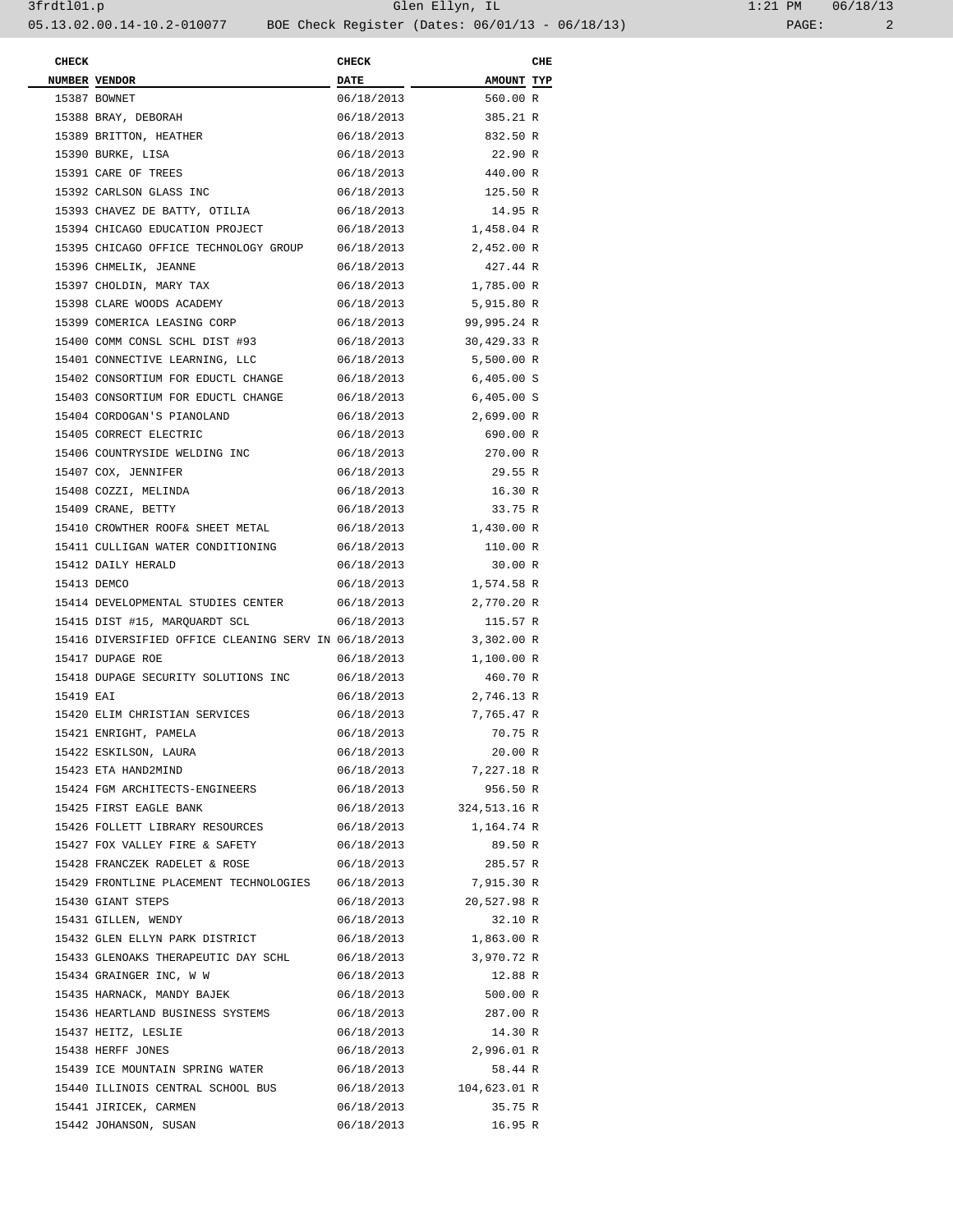| <b>CHECK</b> |                                    | <b>CHECK</b> |             | CHE |
|--------------|------------------------------------|--------------|-------------|-----|
|              | NUMBER VENDOR                      | <b>DATE</b>  | AMOUNT TYP  |     |
|              | 15443 KEENON, JILL                 | 06/18/2013   | 68.00 R     |     |
|              | 15444 KELLEHER, PAM                | 06/18/2013   | 124.00 R    |     |
|              | 15445 LAKESHORE LEARNING MATERIALS | 06/18/2013   | 1,618.05 R  |     |
|              | 15446 LAW, JENNIFER                | 06/18/2013   | 620.00 R    |     |
|              | 15447 LAZEL                        | 06/18/2013   | 159.85 R    |     |
|              | 15448 LEN'S ACE HARDWARE           | 06/18/2013   | 30.37 R     |     |
|              | 15449 LUPE LLOYD & ASSOCIATES INC  | 06/18/2013   | 7,000.00 R  |     |
|              | 15450 MACNEAL SCHOOL               | 06/18/2013   | 5,949.64 R  |     |
|              | 15451 MAIL N STUFF                 | 06/18/2013   | 341.40 R    |     |
|              | 15452 MARQUARDT SCHOOL DISTRICT 15 | 06/18/2013   | 74,702.88 R |     |
|              | 15453 MCDONALD, MARGARET           | 06/18/2013   | 24.75 R     |     |
|              | 15454 METRO PROFESSIONAL PRODUCTS  | 06/18/2013   | 9,148.17 R  |     |
|              | 15455 MEYER, LESLIE                | 06/18/2013   | 28.30 R     |     |
|              | 15456 MICELI, BARBARA              | 06/18/2013   | 45.35 R     |     |
|              | 15457 MOLLY ADDUCI                 | 06/18/2013   | 15.50 R     |     |
|              | 15458 MOORE, JENNIFER              |              |             |     |
|              |                                    | 06/18/2013   | 35.30 R     |     |
|              | 15459 MOORHEAD, DAVID & DAYNA      | 06/18/2013   | 3,600.00 R  |     |
|              | 15460 MUZAK                        | 06/18/2013   | 345.00 R    |     |
|              | 15461 NAULLEAU, BEATRICE           | 06/18/2013   | 29.85 R     |     |
|              | 15462 NCS PEARSON                  | 06/18/2013   | 751.80 R    |     |
|              | 15463 NIELSEN, GWEN                | 06/18/2013   | 47.95 R     |     |
|              | 15464 NORBERG, DEBBIE              | 06/18/2013   | 29.90 R     |     |
|              | 15465 O'DAY, ANNE                  | 06/18/2013   | 17.75 R     |     |
|              | 15466 OFFICE DEPOT                 | 06/18/2013   | 1,864.65 R  |     |
|              | 15467 OLIVER, PEG                  | 06/18/2013   | 29.65 R     |     |
|              | 15468 ONAK, STACY                  | 06/18/2013   | 154.85 R    |     |
|              | 15469 PATERAKIS, JENNIFER          | 06/18/2013   | 10.70 R     |     |
|              | 15470 PIAZZA, CINDY                | 06/18/2013   | 294.95 R    |     |
|              | 15471 PITNEY BOWES INC             | 06/18/2013   | 281.36 R    |     |
|              | 15472 PJ'S CAMERA & PHOTO SERVICE  | 06/18/2013   | 71.39 R     |     |
|              | 15473 PRO-ED                       | 06/18/2013   | 610.50 R    |     |
|              | 15474 PROJECT WISDOM               | 06/18/2013   | 499.00 R    |     |
|              | 15475 PROSSER, JENNIFER            | 06/18/2013   | 57.30 R     |     |
|              | 15476 PYONE, CHO                   | 06/18/2013   | 162.50 R    |     |
|              | 15477 OUINLAN & FABISH MUSIC       | 06/18/2013   | 667.77 R    |     |
|              | 15478 RAPID RIBBONS                | 06/18/2013   | 94.58 R     |     |
|              | 15479 RAWLS, EMMYLOU               | 06/18/2013   | 15.75 R     |     |
|              | 15480 REALLY GOOD STUFF INC        | 06/18/2013   | 1,471.24 R  |     |
|              | 15481 RENTAL MAX LLC               | 06/18/2013   | 1,600.50 R  |     |
|              | 15482 REULING, SYLVIA              | 06/18/2013   | 38.55 R     |     |
|              | 15483 ROSCOE CO                    | 06/18/2013   | 103.77 R    |     |
|              | 15484 ROWSELL, KRISTI              | 06/18/2013   | 11.40 R     |     |
|              | 15485 SAM'S CLUB                   | 06/18/2013   | 172.22 R    |     |
|              | 15486 SCHOENFELD, MARTHA           | 06/18/2013   | 10.85 R     |     |
|              | 15487 SCHOOL SPECIALTY             | 06/18/2013   | 5,242.40 R  |     |
|              | 15488 SCHWEIKHOFER, LINDA          | 06/18/2013   | 499.43 R    |     |
|              | 15489 SCOTT, KRISTINE              | 06/18/2013   | 11.20 R     |     |
|              | 15490 SEAL OF ILLINOIS             | 06/18/2013   | 4,662.33 R  |     |
|              | 15491 SEPTRAN INC                  | 06/18/2013   | 56,248.59 R |     |
|              | 15492 SHAW MEDIA                   | 06/18/2013   | 90.12 R     |     |
|              |                                    |              |             |     |
|              | 15493 SOARING EAGLE ACADEMY        | 06/18/2013   | 14,215.80 R |     |
|              | 15494 SOUTHSTAR FINANCIAL, LLC     | 06/18/2013   | 8,445.08 R  |     |
|              | 15495 SWEETWATER                   | 06/18/2013   | 3,029.28 R  |     |
|              | 15496 TEACHER CREATED MATERIALS    | 06/18/2013   | 598.10 R    |     |
|              | 15497 THOMAS, SUSIE                | 06/18/2013   | 33.64 R     |     |
|              | 15498 TIGERDIRECT.COM              | 06/18/2013   | 9,202.64 R  |     |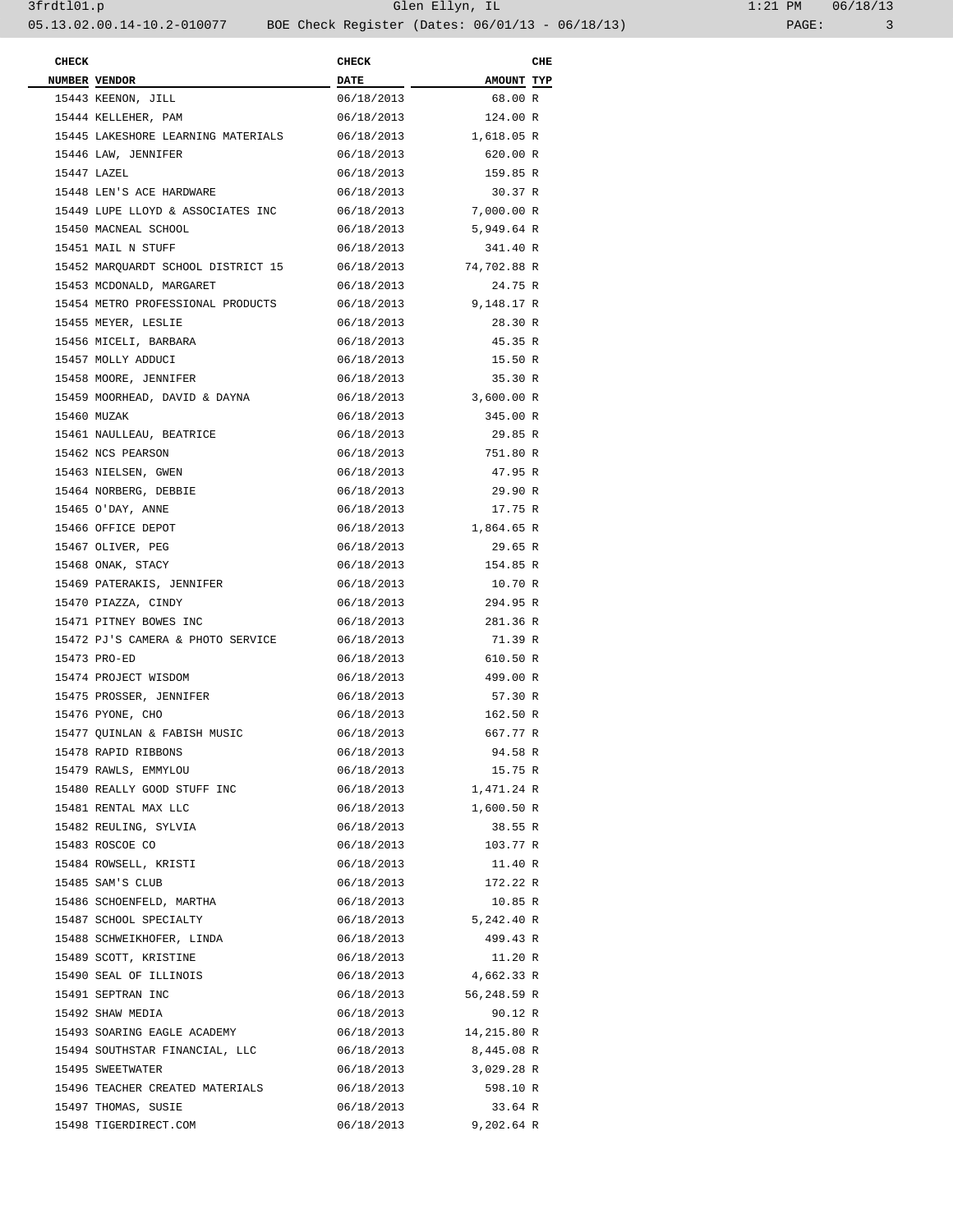| <b>CHECK</b>       |                                                                     | <b>CHECK</b> |                         | CHE |
|--------------------|---------------------------------------------------------------------|--------------|-------------------------|-----|
|                    | NUMBER VENDOR                                                       | <b>DATE</b>  | AMOUNT TYP              |     |
|                    | 15499 TOMASZKIEWICZ, FRANK                                          | 06/18/2013   | 48.00 R                 |     |
|                    | 15500 TRANSLATION SMART                                             | 06/18/2013   | 156.10 R                |     |
|                    | 15501 TYCO INTEGRATED SECURITY LLC 06/18/2013                       |              | 366.18 R                |     |
|                    | 15502 UNISOURCE GREAT LAKES                                         | 06/18/2013   | 3,300.20 R              |     |
|                    | 15503 UNITED RADIO COMMUNICATIONS 06/18/2013 10,645.00 R            |              |                         |     |
|                    | 15504 VERIZON WIRELESS                                              | 06/18/2013   | 991.94 S                |     |
|                    | 15505 VILLAGE OF GLEN ELLYN                                         | 06/18/2013   | 4,571.94 R              |     |
|                    | 15506 VILLASENOR, GLORIA                                            | 06/18/2013   | 11.75 R                 |     |
|                    | 15507 WELCH PACKAGING INC                                           | 06/18/2013   | 562.35 R                |     |
|                    | 15508 WEST MUSIC CO                                                 | 06/18/2013   | 499.99 R                |     |
|                    | 15509 WHITE, CECILIA                                                | 06/18/2013   | 21.79 R                 |     |
|                    | 15510 XEROX CORP                                                    | 06/18/2013   | 0.00C                   |     |
|                    | 15511 XEROX CORP                                                    | 06/18/2013   | 2,274.30 R              |     |
|                    | 15512 ZORRILLA, LISA                                                | 06/18/2013   | 22.10 R                 |     |
|                    | 15513 COMM CONS DIST #89                                            | 06/18/2013   | 5,448.93 R              |     |
|                    | 15514 GORDON, PAUL                                                  | 06/18/2013   | 2,702.76 R              |     |
|                    | 201200420 EDUCATIONAL BENEFIT COOP                                  |              | 06/03/2013 404,198.69 W |     |
|                    | 201200421 EFLEX GROUP                                               | 06/03/2013   | 447.12 W                |     |
|                    | 201200424 ILLINOIS DEPT OF REVENUE                                  | 06/14/2013   | 48,109.48 W             |     |
|                    | 201200425 INTERNAL REV SERVICE                                      |              | 06/14/2013 187,843.49 W |     |
|                    |                                                                     |              | 2,816.00 W              |     |
|                    | 201200428 CERIDIAN BENEFITS SVCS                                    |              | 06/14/2013 4,724.27 W   |     |
| 201200432 T H I S  |                                                                     | 06/14/2013   | 15,367.94 W             |     |
|                    | 201200433 TEACHERS RETIREMENT SYSTEM                                | 06/14/2013   | 97,176.43 W             |     |
|                    | 201200434 V A L I C                                                 | 06/14/2013   | 916.00 W                |     |
|                    | 201200435 CPI QUALIFIED PLAN CONSULTANTS INC 06/14/2013 34,633.85 W |              |                         |     |
| 201200456 REV TRAK |                                                                     | 06/12/2013   | 1,134.07 W              |     |
| 201200464 REV TRAK |                                                                     | 06/18/2013   | 1,134.07 W              |     |
| 201200464 REV TRAK |                                                                     |              | 06/18/2013 -1,134.07 V  |     |
|                    | 201200465 UNUM LIFE INSURANCE                                       | 06/18/2013   | 2,784.88 W              |     |
|                    | 201200466 RELIANCE STANDARD LIFE                                    | 06/18/2013   | 379.89 W                |     |

Totals for checks 1,922,063.41